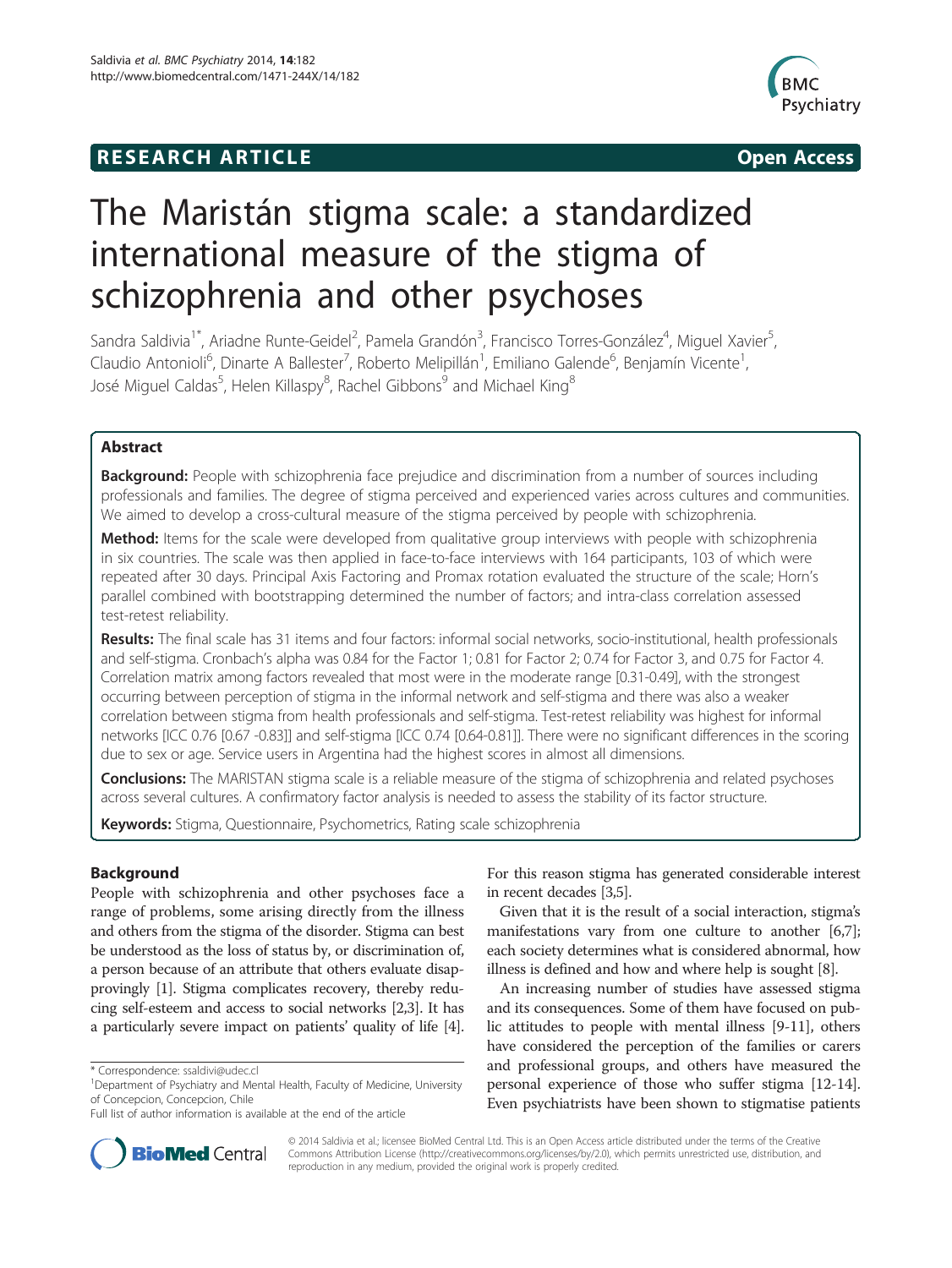with mental illness. For example, 42% of psychiatrists surveyed recently in Brazil negatively stereotyped people with schizophrenia, agreed with some restrictions on their civil liberties (e.g. the right to vote) and scored highly on attitudes reflecting prejudice and a need to keep a social distance [\[15\]](#page-7-0). Although qualitative studies of interviews with people with mental illness have shown that stigma can occur in a variety of forms [\[16\]](#page-7-0), the main distinction made by service users is between acts of discrimination and feelings of stigma. The first concerns actual social rejection, while the second refers to feelings of inferiority and shame, and fear of provoking negative responses in others [\[16](#page-7-0)].

A further element is self-stigma when the person seems to accept a negative stereotype and either becomes ashamed or simply hides some element of their make-up that they perceive is unacceptable to others. This happens when the mentally ill person internalizes the stereotypes and negative social attitudes associated with people with mental disorders to the extent that they shape his/her own identity [[17,18](#page-7-0)]. High self-stigma appears to be at the opposite pole to a sense of personal empowerment and control [[19](#page-7-0)]. Self-stigma also occurs in family members, particularly those with full insight into the mental illness and possibly its gravity [[20\]](#page-7-0).

Most instruments used in measuring personal stigma of mental illness have considered different ways in which stigma is experienced; some are focused on stigmatisation of the self [\[3,21\]](#page-7-0), others are based in the direct experience of discrimination [[13,22\]](#page-7-0), some on the perception of stigma [\[23,24](#page-7-0)], and more recent studies have considered the anticipated discrimination [[5,25](#page-7-0)]. Most instruments evaluate both perception and experience of the stigma and some consider self-stigma [[26](#page-7-0)]. People's experience of stigma is considered mainly in terms of perceived discrimination and stereotypes about the population with mental illness [[26](#page-7-0)].

Only a few instruments have based the development of their scale on qualitative data about people's experiences and views. Angermeyer et al. [[27](#page-7-0)] developed a scale from results of focus groups conducted in Germany [[27,28](#page-7-0)]. An instrument developed by Stuart et al. [[12](#page-7-0)] also started with a qualitative approach; it has two scales, one of which assesses the experience of stigma in a number of life's domains and the other evaluates its impact [\[12\]](#page-7-0). Differences in the response format and number of items make it difficult to make comparisons with other instruments and reduce the possibility of exploring the complexity of the experience. Finally, Thornicroft et al. [\[5\]](#page-7-0) developed an instrument starting with a qualitative step but this step was limited to obtaining the views of people to a number of items already extracted from the literature. The resulting scale, the DISC is a long and complex instrument that measures a number of domains. Its main advantage is that it was developed across a number of European countries [[5\]](#page-7-0). Its disadvantage is lack of detailed psychometric data. A recent systematic review compared instruments developed up until 2009. It is clear in this review that nearly all were developed in a single culture [\[26\]](#page-7-0).

Few studies have been multi-cultural [\[5,25](#page-7-0)]. Some researchers have found that there are no differences on the stigma in different places [\[29\]](#page-7-0), whereas others show a lower discrimination in certain sites [\[30\]](#page-7-0). Cheon and Chiao [\[31](#page-7-0)] reaffirm the importance of taking account of cross-cultural factors in the study of stigma, because cultural variations may be important even in societies with low overall stigma [[31,32\]](#page-7-0). Furthermore, given that few cross-cultural studies use the perceptions of affected persons [\[33\]](#page-7-0), there is the need to focus more on this approach.

The Maristán Network is an international group of mental health professionals who collaborate on research and teaching in Europe and Latin America ([http://www.](http://www.redmaristan.org/) [redmaristan.org/\)](http://www.redmaristan.org/). Our objective was to develop an instrument to evaluate stigma in people with schizophrenia and other psychoses that would have validity across cultures. We aimed to construct a broad measure of stigma whose component parts could assess perceived stigma from family, friends, colleagues and professionals, stigma in its more institutional form and self-stigma if it were evident. We did not have the resources to recruit enough people to compare the degree and type of stigma between countries (with appropriate statistical power). Rather, our aim was to include all countries to ensure that the psychometric properties of the instrument would have relevance to all.

# **Methods**

The method of the overall Maristán study, of which this is a part, is presented in detail elsewhere [[34\]](#page-8-0). In brief, the process began with the collection of data from 46 focus groups in six countries in which 303 respondents participated, including patients with ICD-10 diagnoses of schizophrenia and other psychotic disorders, informal and formal carers. All participants in each focus group were asked to discuss informal care, needs for care and the stigma experienced by patients with schizophrenia. The focus groups were undertaken in 2002 in Argentina, Brazil, Chile, Spain, the United Kingdom and Venezuela. A tree of categories was constructed from the qualitative data for stigma and this tree was the basis on which the items were derived [\[35\]](#page-8-0). The questionnaire was first developed in Spanish and a member of each local team in Lisbon and London translated the Spanish version after which both the original and the translation were reviewed by the research team. Three expert groups (consisting of 23 people in all), each communicating in one of three languages [Spanish, Portuguese or English],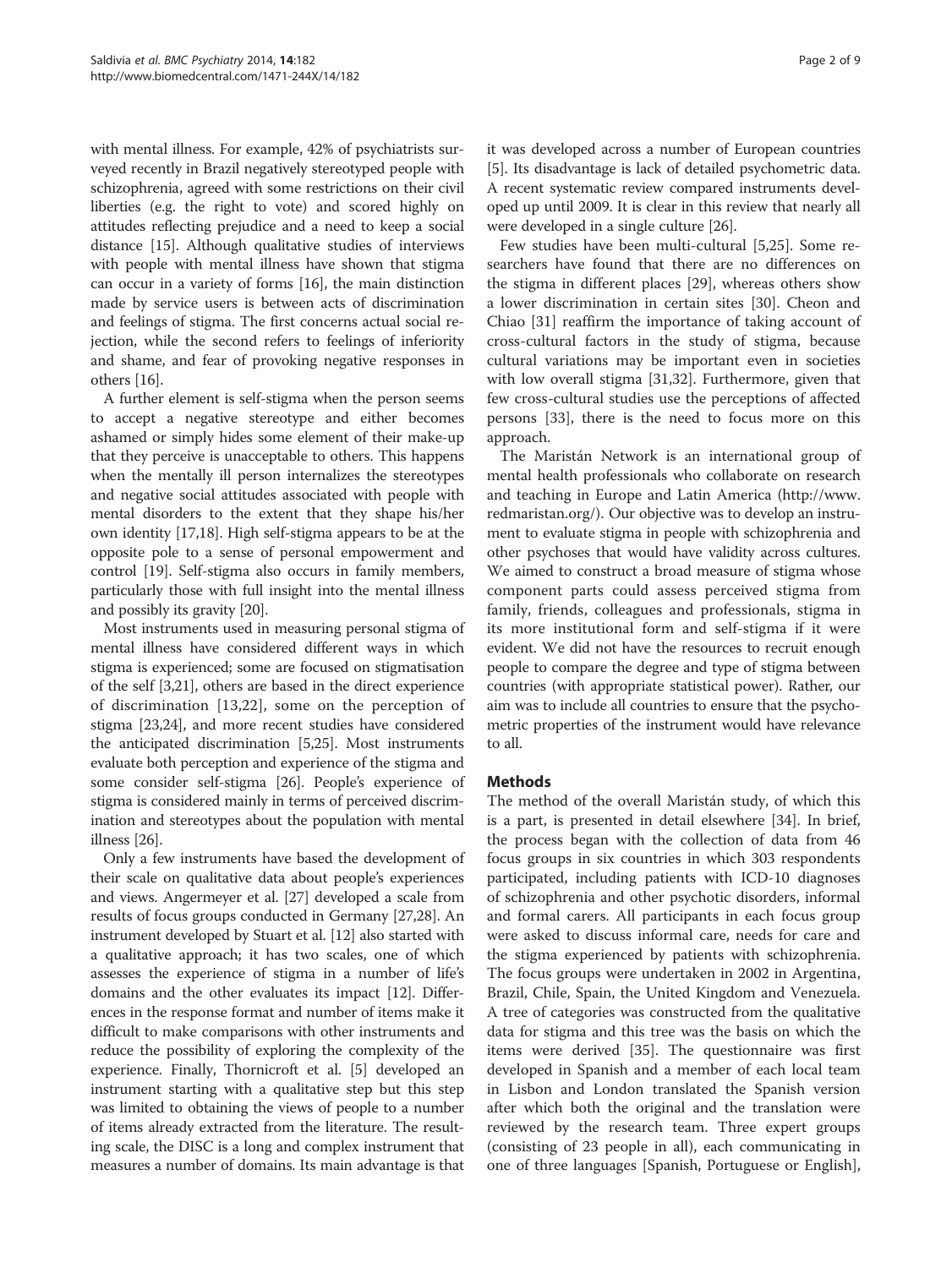then agreed a first version of the instrument. This penultimate version was then sent back to the expert group members who carried out a final assessment by scoring the relevance of each statement from 1 (not at all relevant) up to 5 (highly relevant); the score three, as the median, was established as the cut-off point and the items that scored less were considered of little or no relevance [[34](#page-8-0)]. This led to a final draft of the questionnaire, which was tested in a new sample of patients in Buenos Aires, Argentina; Porto Alegre, Brazil; Concepción, Chile; Granada, Spain; Lisbon, Portugal; and London, England, using the appropriate versions in Spanish, Portuguese and English.

# Participants

The aim in this final phase of the study was to recruit up to 30 patients from each country, aged 18 years and over whose diagnoses of schizophrenia and related psychoses [F20-F29, International Classification of Disease version 10] was confirmed by the responsible psychiatrists. Participants were attending outpatient psychiatric services or day centres, had experienced a minimum of three years since the first known contact with services and had at least one year of continuous contact with the service. We chose three years to be sure that the diagnosis was established and stable, and for sufficient time to have passed for patients to have lived with the diagnosis and experienced stigma. Participants with moderate or profound intellectual disability and those with a history of illness of over 15 years since first contact with services were excluded. The latter was to restrict the sample to people with lesser degrees of institutionalisation, who receive care in model of community mental health. It was also our clinical observation that patients with longer term illness become accustomed or resigned to stigma and may be less likely to notice its effects on a day-to-day basis. Participants were identified from the clinical service registers in each participating centre. In the UK a key clinician invited patients to participate and if they agreed they were put in contact with a researcher who confirmed the diagnosis and inclusion criteria. In other countries researchers used a mixture of direct contact with patients and recruitment via clinicians. A written informed consent was obtained in keeping with each country's guidance for good clinical practice in research. The study was approved by appropriate research ethical committees of the Faculties of Medicine and local health services in each country (Ethic Committees in National University of Lanus, Argentina, Maternal and Children's Hospital Presidente Vargas, Porto Alegre, Brazil, Faculty of Medical Sciences in Nova University of Lisbon, Portugal, Faculty of Medicine in University of Concepcion, Chile, Ethic Committee in Human Research (CEIH) in Granada, Spain; and Camden and Islington Local Research Ethics Committee in UCL Medical School, UK).

#### **Instrument**

The first draft of the Maristán Questionnaire that was developed for testing consisted of 38 statements to which the respondents indicate their degree of agreement. The statements concerned stigma in personal, family and social life, the attitudes of health professionals, and stigma in the public sphere and work. The format was a Likert scale with a score of 1 indicating complete disagreement and 7 indicating complete agreement with each statement. Where appropriate, the direction of scoring was reversed so that a high score indicates a high level of stigma. In all countries, the questionnaire was read out by an interviewer to make sure the meaning was clear.

# Procedure

As described, participants took part in individual face-toface interviews in which the questionnaire was delivered by professionals who had clinical or other experience in the care of people with severe mental illness. All of the interviewees were invited to answer the questionnaire again after 30 days in order to estimate temporal stability. Each investigator kept field notes regarding the application of the questionnaire, including the degree of comprehension of each statement, the language terms used, views on the length of the interviews and any adverse comments about them.

# Data analysis

The analysis was undertaken by means of SPSS, version 11.0. An exploratory factor analysis was used to evaluate the structure of the scale, using Principal Axis Factoring [PAF], followed by a Promax rotation. This approach is one of the most recommended strategies for analysis of the structure of a rating scale [\[36](#page-8-0)-[38\]](#page-8-0). In order to determine the number of factors to extract we used Horn's parallel analysis combined with sample selection or bootstrapping [\[39](#page-8-0)-[41\]](#page-8-0). This analysis addresses weaknesses in more traditional factor analysis. For example, the Kaiser-Guttman rule dictates that all factors with an eigenvalue of more than 1.0 should be retained but ignores the possibility of random variation in eigenvalues obtained from any one sample population. Similarly, in the Catell analysis of the scree plot to determine the number of factors to be retained, it is often not possible to make an unequivocal decision about the cut-point, which leads to indecision on how many factors to retain [[39,42-45](#page-8-0)]. Pearson's product moment correlations were used to obtain correlations between factors. Cronbach's alpha was used to estimate internal consistency and the intra-class correlation coefficient (with 95% confidence intervals) for test-retest reliability. A series of ANOVA were used to evaluate differences in factor scores between groups of patients.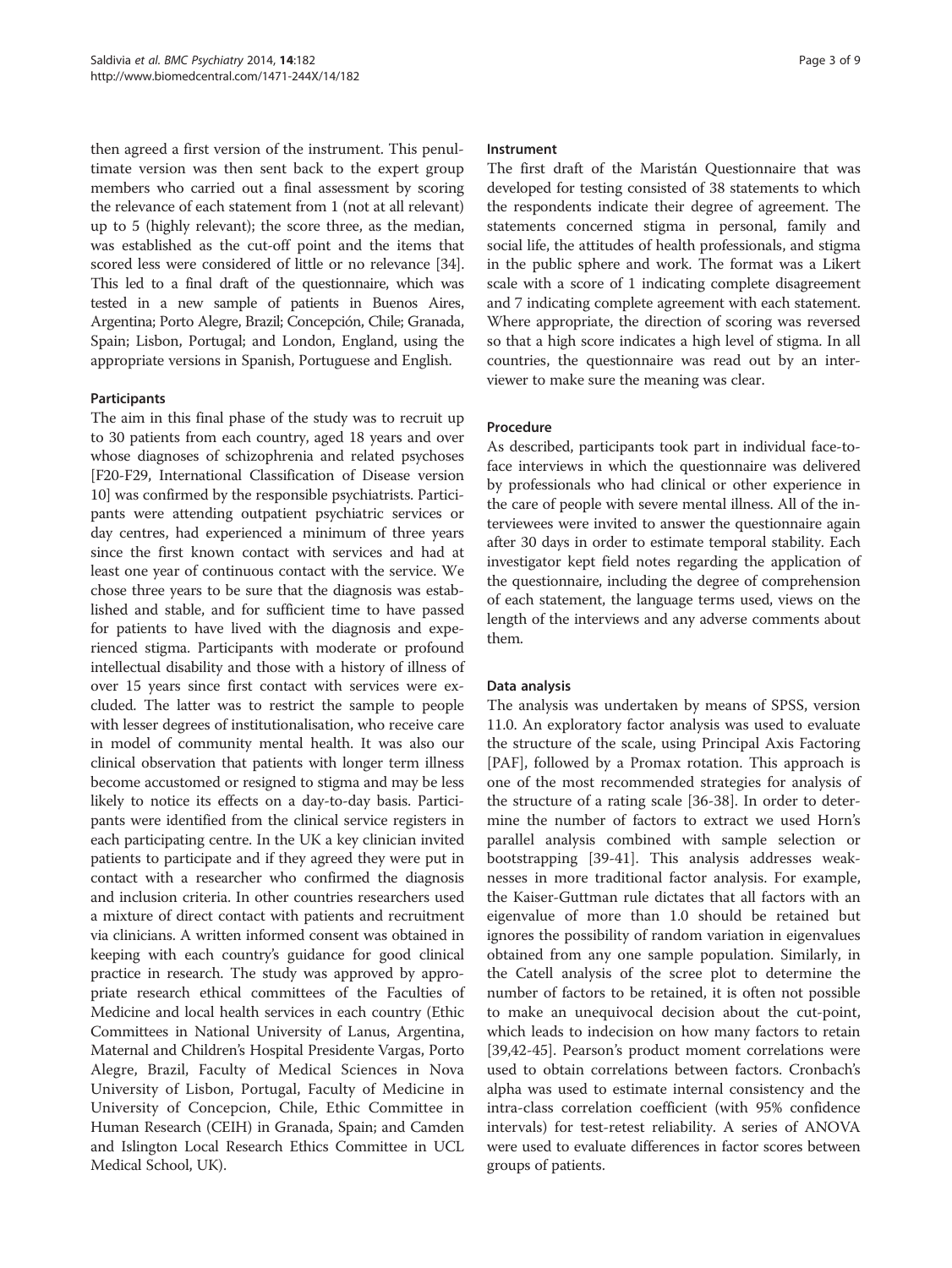# Results

164 interviews were undertaken, of which 103 repeated the scale after about 30 days. Socio-demographic characteristics of participants in each country are given in Table 1. 60.4% of participants were men, 82.2% were single, 54.6% had completed secondary schooling and 54.9% were in receipt of Social Security payments. Mean age was 39 years (sd 9.8), while mean years of illness was 12.8 (sd 8.8). Patients interviewed in Argentina were older, had greater involvement in work (27.8%) and included fewer single persons (61.1%). Brazil was the only country where the proportions of women and patients with only basic education were the greatest, 72.4% and 55.2% respectively. Patients in the sample from Spain had a low level of education (45% with basic schooling), and Argentina and Portugal had the lowest proportion of patients classified as disabled by Social Security.

Results obtained from Horn's Parallel Analysis on 5,000 bootstrap samples revealed that only the first four eigenvalues of the correlation matrix of the stigma scale [eigenvalues  $7.86$ ,  $2.97$ ,  $2.07$ , and  $1.85$ ] were greater than the 95 percentile of the eigenvalues obtained from the bootstrap samples [values 2.20, 2.03, 1.91 and 1.81]. This result revealed that there were four main factors in the scale. For the purposes of comparison, application of the Kaiser Guttman criterion identified 12 factors, while the analysis utilizing the scree plot revealed a sharp break after the second factor.

Given the above, it was decided to extract four factors followed by a Promax rotation. The analysis of the pattern matrix revealed that six items had coefficients less than 0.3 on any of the four factors and thus these were removed and the extraction repeated. The results of the second analysis showed that one additional item had a

coefficient of less than 0.3. This item was also removed and the analysis repeated once again, resulting in all remaining items having coefficients greater than 0.3. Thus this was accepted as the final factor solution for interpretation [see Table [2](#page-4-0)].

Following this analysis the scale contained 31 items and four factors. We called factor 1 "informal networks" as it contains 11 items on perception of stigmatizing attitudes of people closest to the patient, including the family, partner and friends. The second factor, namely "socio-institutional", consists of 12 items on the stigma in health services, the communication media, people who have close contact with patients, and mental health law. The third factor "health professionals" was composed of four items concerning cold and impersonal attitudes of professionals with regard to patients. The fourth factor which we called "self-stigma" concerned four items on patients' feelings of inferiority and low expectations of their own performance.

With regard to internal consistency of each factor, Factor 1 had a Cronbach's Alpha coefficient of 0.84, with values of corrected item - total correlation ranging from 0.43 to 0.64. Items in the Factor 2 had a Cronbach's Alpha of 0.81 with corrected item - total correlations from 0.34 to 0.54. Cronbach's alpha for the Factor 3 was 0.74 with corrected item - total correlations varying between 0.34 and 0.65. Finally, the internal consistency of Factor 4 was 0.75 with corrected item - total correlations ranging from 0.44 to 0.62.

Analyzing the correlation matrix between factors [see Table [3](#page-5-0)] revealed that most were in the moderate range [0.31-0.49], with the strongest occurring between perception of stigma in the informal network [factor 1] and self-stigma [factor 4]. Conversely there was a weaker

| Characteristic           | Argentina        | Brazil             | Chile               | Portugal          | Spain             | U.K.              | Total            |
|--------------------------|------------------|--------------------|---------------------|-------------------|-------------------|-------------------|------------------|
|                          | 18 (11.0%)       | 30 (18.3%)         | 30 (18.3%)          | 20 (12.2%)        | 20 (12.2%)        | 46 (28.0%)        | 164 (100.0%)     |
| Male                     | $9(50.0\%)$      | 8 (27.6%)          | 25 (83.3%)          | 11 (55.0%)        | 14 (70.0%)        | 32 (69.6%)        | 99 (60.7%)       |
| Age mean (sd)            | 45.7(6.4)        | 36.7(9.2)          | 39.6 (10.1)         | 34.4 (8.3)        | 38.5(8.4)         | 41.2 (10.9)       | 39.41 (9.8)      |
| Single                   | $11(61.1\%)$     | 25 (86.2%)         | 25 (83.3%)          | 16 (80.0%)        | 17 (85.0%)        | 40 (87.0%)        | 134 (82.2%)      |
| Education                |                  |                    |                     |                   |                   |                   |                  |
| None                     | 5(27.8%)         |                    |                     |                   |                   |                   | $5(3.1\%)$       |
| Elementary               | $2(11.1\%)$      | 16 (55.2%)         | $9(30.0\%)$         | $2(10.0\%)$       | $9(45.0\%)$       | 3(6.5%)           | 41 (25.2%)       |
| Secondary                | 10 (55.6%)       | 11 (37.9%)         | 17 (56.7%)          | 14 (70.0%)        | 7 (35.0%)         | 30 (65.2%)        | 89 (54.6%)       |
| Higher                   | $1(5.6\%)$       | $2(6.9\%)$         | 4 (13.3%)           | 4 (20.0%)         | 4 (20.0%)         | 13 (28.3%)        | 28 (17.2%)       |
| Employment               |                  |                    |                     |                   |                   |                   |                  |
| In work                  | 5 (27.8%)        | $1(3.8\%)$         | 3 (10.0%)           | 3 (15.0%)         | $1(5.0\%)$        | 3(6.5%)           | 16 (10.0%)       |
| Unemployed               | 7 (38.9%)        | 9(34.6%)           | $3(10.0\%)$         | 11 (55.0%)        | $6(30.0\%)$       | 3(6.5%)           | 39 (24.4%)       |
| Social security benefits | 6(33.3%)         | 16 (61.5%)         | 24 (80.0%)          | $6(30.0\%)$       | 13 (65.0%)        | 40 (87.0%)        | 105 (65.0%)      |
| Years of illness         | 18.2 $(\pm 7.2)$ | $15.8 \ (\pm 7.9)$ | $19.3 \ (\pm 11.3)$ | $9.3 \ (\pm 4.1)$ | $18.7 (\pm 10.9)$ | 14.1 $(\pm 10.5)$ | 12.8 $(\pm 8.8)$ |

Table 1 Sample socio-demographic characteristics by country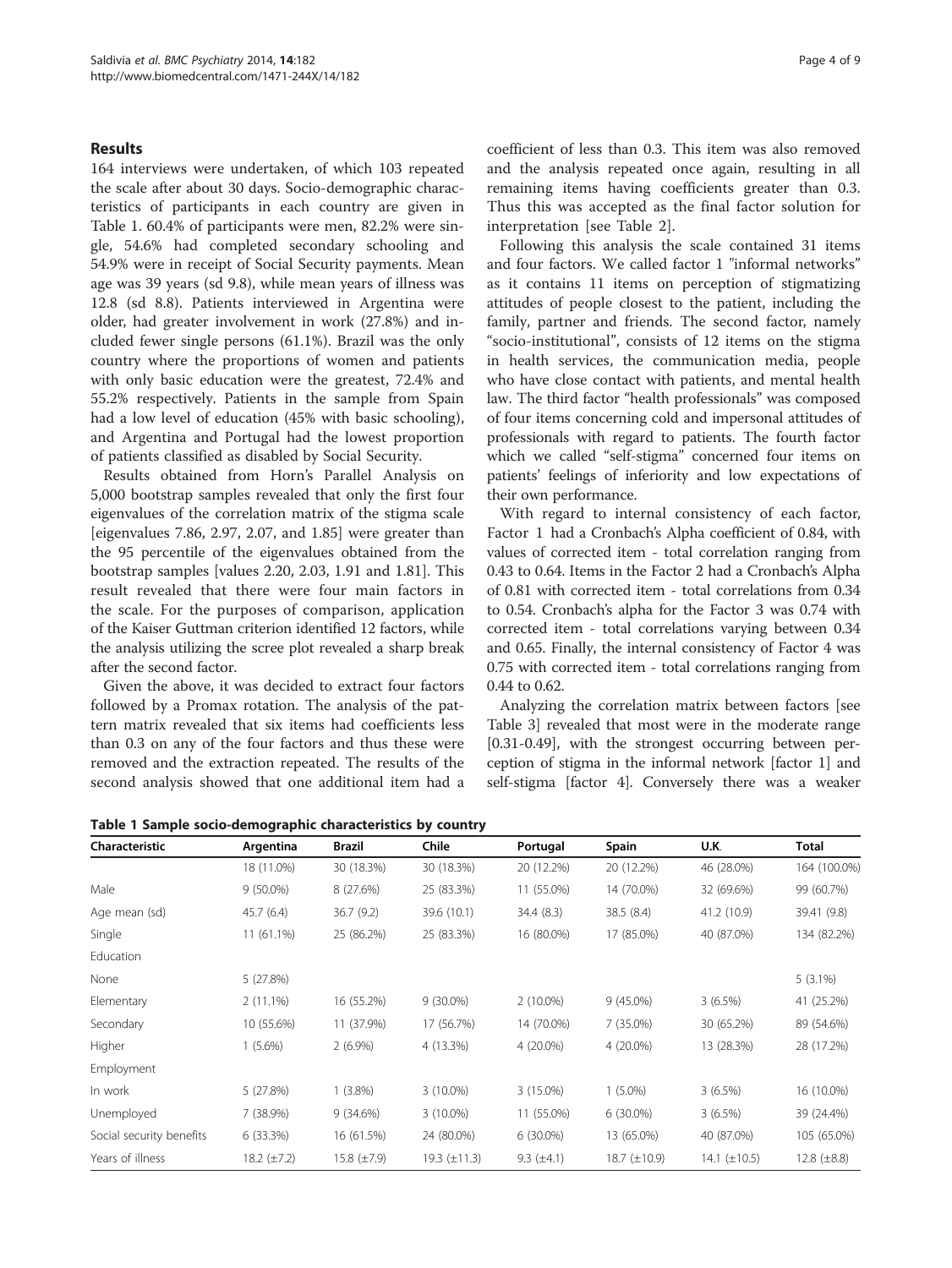#### <span id="page-4-0"></span>Table 2 Pattern matrix for the MARISTAN Stigma Scale

| Item           |                                                                                                                                                                                                  | Informal<br>networks | Socio-<br>institutional | Health<br>professionals | Self-<br>stigma |
|----------------|--------------------------------------------------------------------------------------------------------------------------------------------------------------------------------------------------|----------------------|-------------------------|-------------------------|-----------------|
| 10             | I have been hidden away by my family                                                                                                                                                             | 0,76                 | $-0,10$                 | 0,01                    | $-0,02$         |
| 16             | Due to my illness people close to me have become more distant                                                                                                                                    | 0,60                 | 0,02                    | 0,03                    | $-0,08$         |
| 8              | My family doesn't take me seriously                                                                                                                                                              | 0,59                 | 0,14                    | 0,06                    | $-0,03$         |
| 15             | People look at me as if I am odd                                                                                                                                                                 | 0,57                 | 0,08                    | $-0,06$                 | 0,18            |
| 18             | People always expect me to behave and talk in an odd way                                                                                                                                         | 0,57                 | $-0,04$                 | $-0,06$                 | $-0,01$         |
| 12             | My family is afraid of me                                                                                                                                                                        | 0,56                 | $-0,20$                 | $-0.07$                 | 0,02            |
| 19             | People don't respect me                                                                                                                                                                          | 0,56                 | 0,04                    | 0,09                    | 0,00            |
| 9              | I have been ill-treated by my family (abandoned, locked in my own home, etc.).                                                                                                                   | 0,48                 | $-0,15$                 | 0,13                    | 0,11            |
| 7              | My family criticises me for everything                                                                                                                                                           | 0,45                 | 0,11                    | 0,07                    | 0,04            |
| 20             | People are not tolerant with me                                                                                                                                                                  | 0,44                 | 0,11                    | 0,16                    | 0,08            |
| 11             | My family hides my illness from others                                                                                                                                                           | 0,40                 | $-0,02$                 | 0,00                    | 0,20            |
| 29             | Health Problems of people with mental health problems are not taken seriously,<br>as they tend to be understood as part of the mental illness                                                    | 0,12                 | 0,66                    | $-0,17$                 | $-0,14$         |
| 28             | The opinion of people with mental health problems is not so well considered<br>whenever decisions about their treatment (hospital admission) are taken,<br>unlike in the case of other illnesses | 0,05                 | 0,62                    | $-0.02$                 | $-0,13$         |
| 35             | There are not enough services for people with mental health problems                                                                                                                             | $-0,09$              | 0,58                    | 0,12                    | $-0,05$         |
| 31             | Mental health services have fewer staff than other health services                                                                                                                               | $-0,30$              | 0,57                    | 0,13                    | 0,18            |
| 26             | Medical services try to avoid having to deal with people with mental<br>health problems                                                                                                          | 0,10                 | 0,55                    | 0,05                    | $-0,02$         |
| 27             | The emergency services don't look after people with mental health<br>problems in the same way as people with other illnesses.                                                                    | 0,09                 | 0,53                    | $-0,01$                 | 0,04            |
| 33             | Government policy has not supported the development of mental<br>health services compared to other health services                                                                               | $-0,12$              | 0,46                    | 0,06                    | 0,13            |
| 14             | People use unpleasant words when talking about people with mental<br>health problems                                                                                                             | 0,19                 | 0,43                    | $-0,14$                 | 0,06            |
| 34             | Mental health law excessively restricts the rights of people with mental<br>health problems                                                                                                      | $-0,11$              | 0,42                    | $-0,08$                 | 0,23            |
| 30             | Mental health facilities are in a worse state than other health service facilities.                                                                                                              | $-0,12$              | 0,41                    | 0,22                    | 0,14            |
| 21             | The media portray a poor image of people with mental health problems                                                                                                                             | 0,36                 | 0,40                    | $-0,09$                 | $-0,11$         |
| 32             | Psychiatric medication is not as well funded as medication for other illnesses                                                                                                                   | $-0,14$              | 0,36                    | 0,25                    | $-0,08$         |
| 23             | Mental health professionals are cold and impersonal towards me                                                                                                                                   | 0,11                 | $-0,10$                 | 0,84                    | $-0,01$         |
| 22             | General practice staff are cold and impersonal towards me                                                                                                                                        | $-0,02$              | $-0,02$                 | 0,76                    | $-0,02$         |
| 24             | Professionals from the emergency services are cold and impersonal<br>towards me                                                                                                                  | 0,10                 | 0,20                    | 0,53                    | $-0,06$         |
| 25             | Professionals in psychiatric units are cold and impersonal towards me                                                                                                                            | 0,08                 | 0,27                    | 0,33                    | $-0,04$         |
| $\overline{2}$ | The illness makes me feel inferior                                                                                                                                                               | 0,09                 | $-0,20$                 | 0,11                    | 0,76            |
| 1              | I avoid relating to others because I feel different                                                                                                                                              | 0,03                 | 0,02                    | $-0,05$                 | 0,67            |
| 3              | I'm afraid that I might disappoint others                                                                                                                                                        | 0,05                 | 0,13                    | $-0,11$                 | 0,61            |
| 5              | At times I think that I am not normal                                                                                                                                                            | 0,11                 | 0,22                    | $-0,08$                 | 0,42            |

Italic text, it shows items belonging each factor.

correlation between stigma from health professionals [factor 3] and self-stigma [factor 4].

Intra-class correlation coefficients for test-retest reliability for each factor were as follows: informal networks [ICC 0.76 [IC 95% 0.67 -0.83]]; socio-institutional [ICC 0.62 [IC 95% 0.49-0.73]]; health professionals [ICC 0.62

[IC 95% 0.48-0.72]]; and self-stigma [ICC 0.74 [IC 95% 0.64-0.81]].

There were no significant differences in scoring with sex or age. Descriptively, service users in Argentina had the highest scores on almost all dimensions. As noted above, our study was not powered to explore differences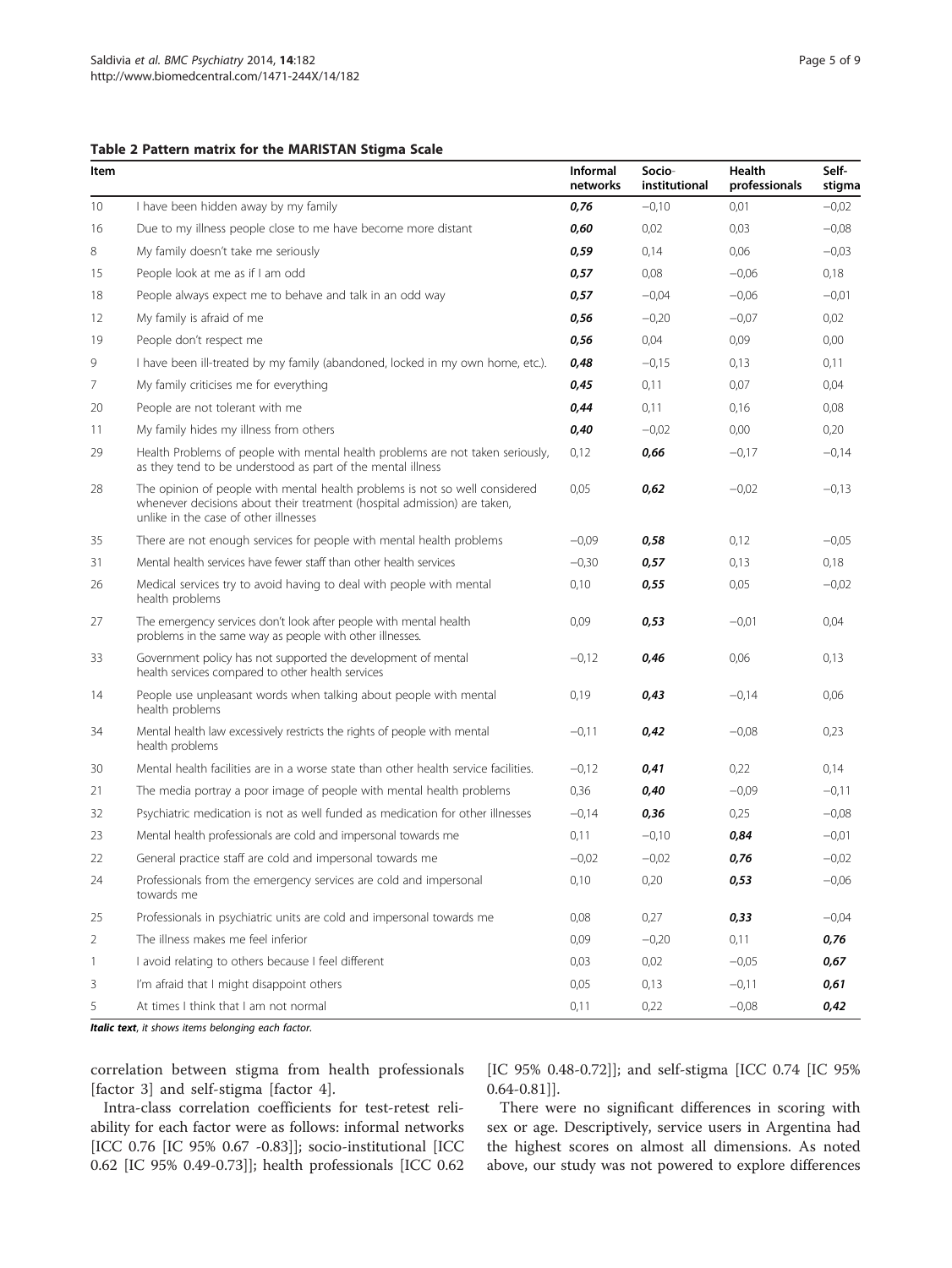<span id="page-5-0"></span>Table 3 Pearson correlation between the MARISTAN Stigma Scale total score and factor scores

|                                 | <b>Informal</b> | Socio-<br>networks institutional | <b>Health</b><br>professionals stigma | Self-     |
|---------------------------------|-----------------|----------------------------------|---------------------------------------|-----------|
| Informal networks               | 1.00            | $0.42***$                        | $0.31***$                             | $0.49***$ |
| Socio-institutional             |                 | 1.00                             | $0.41***$                             | $0.32***$ |
| Health professionals            |                 |                                  | 1.00                                  | $0.18*$   |
| Self-stigma                     |                 |                                  |                                       | 1.00      |
| $*_{n}$ > 0.05 $**_{n}$ > 0.001 |                 |                                  |                                       |           |

 $p < 0.05$ ;  $***p < 0.001$ .

in scoring between countries. However, for informal networks [Factor 1] this score was significantly higher than in Spain, Brazil and the UK; for socio-institutional stigma [Factor 2] this was higher than in the UK, Spain or Portugal; and for the factor health professionals stigma [Factor 3] the difference was significant in comparison to all the other countries [Table 4).

# **Discussion**

We have developed a reliable instrument to measure the stigma of severe mental illness across six countries, and its cross-cultural, bottom-up development provides the validity needed to compare different dimensions of the stigma across cultures. It has moderate to high internal consistency [Cronbach's Alpha 0.89] and moderate testretest reliability [ICC 0.77]. There are four factors in the scale, namely 'informal networks', 'socio-institutional', 'health professionals' and 'self-stigma'. However, because of highly variable correlations between them we recommend using the four separate subscale scores rather than a total score from the sum of all of them. Given that the 'self-stigma' subscale contains only four items, it could also be argued that an alternative scale (e.g. Ritsher et al.) [[21](#page-7-0)] should be used if this were the main focus of a study. However, it is worth cautioning that test-retest reliability of this instrument was assessed in only 16 participants.

The questionnaire was applied by interviewers to make sure the items were understood and to help with any difficulties. Although this increased both time and costs associated with its application, it standardized data collection in diverse contexts, where the cultural background of the patients was very different. It now needs to be tested in a pure self-report format.

#### Social networks

Patients' social networks can be both a source of support and of stigma. Stigma complicates recovery and reduces self- esteem. When it arises in a person's close relationships, it can have a severe knock-on effect on the take-up of opportunities for work, use of services, symptoms, hospitalization, trajectory of the illness, and quality of life. Although the family may be victim of stigma because one of its members has a mental illness [\[20](#page-7-0)], family members themselves can hold stigmatizing attitudes. The relationship between both processes is not yet clear; however recent research indicates that as people with schizophrenia become increasingly isolated, their family becomes the closest and most important support network. This may mean that patients are focused on this intimate relationship, even when it risks becoming a source of difficulties

| Table 4 MARISTAN Stigma Scale- Factor scores by demography [Mean item score and (sd)] |  |  |
|---------------------------------------------------------------------------------------|--|--|
|---------------------------------------------------------------------------------------|--|--|

|              | <b>Informal networks</b> |         | Socio-institutional |           | <b>Health professionals</b> |           | Self-stigma |      |
|--------------|--------------------------|---------|---------------------|-----------|-----------------------------|-----------|-------------|------|
|              | M(SD)                    | F       | M(SD)               | F         | M(SD)                       | F         | M(SD)       | F    |
| Total sample | 2.9(1.3)                 |         | 3.7(1.3)            |           | 2.5(1.5)                    |           | 3.7(1.7)    |      |
| Gender       |                          |         |                     |           |                             |           |             |      |
| Men          | 2.8(1.3)                 | 0.55    | 3.7(1.3)            | 0.06      | 2.6(1.5)                    | 0.28      | 3.6(1.6)    | 1.34 |
| Women        | 3.0(1.4)                 |         | 3.6(1.3)            |           | 2.5(1.6)                    |           | 3.9(1,9)    |      |
| Age group    |                          |         |                     |           |                             |           |             |      |
| 18-29        | 2.4(1.1)                 | 2.50    | 3.5(1.4)            | 0.73      | 2.2(1.4)                    | 1.93      | 3.5(1.4)    | 1.43 |
| 30-39        | 2.8(1.4)                 |         | 3.6(1.4)            |           | 2.5(1.5)                    |           | 3.4(1.6)    |      |
| 40-49        | 3.2(1.3)                 |         | 3.9(1.3)            |           | 2.8(1.6)                    |           | 3.9(1.8)    |      |
| 50 and more  | 3.0(1.3)                 |         | 3.6(1.2)            |           | 2.0(1.3)                    |           | 4.1(1.8)    |      |
| Country      |                          |         |                     |           |                             |           |             |      |
| Argentina    | 3.9(1.2)                 | $3.10*$ | 4.7(0.8)            | $3.36***$ | 3.9(1.1)                    | $4.28***$ | 4.1(1.9)    | 2.08 |
| Brazil       | 2.6(1.2)                 |         | 3.9(1.5)            |           | 2.6(1.7)                    |           | 3.5(1.8)    |      |
| Chile        | 3.2(1.4)                 |         | 4.0(1.1)            |           | 2.7(1.5)                    |           | 4.4(1.5)    |      |
| Portugal     | 2.9(1.4)                 |         | 3.6(1.3)            |           | 2.3(1.2)                    |           | 3.2(1.3)    |      |
| Spain        | 2.6(1.1)                 |         | 3.3(1.3)            |           | 2.6(1.3)                    |           | 3.2(1.7)    |      |
| UK           | 2.7(1.3)                 |         | 3.3(1.4)            |           | 2.0(1.5)                    |           | 3.6(1.8)    |      |

 $*$ p < 0.05;  $**$ p < 0.01;  $***$ p < 0.001.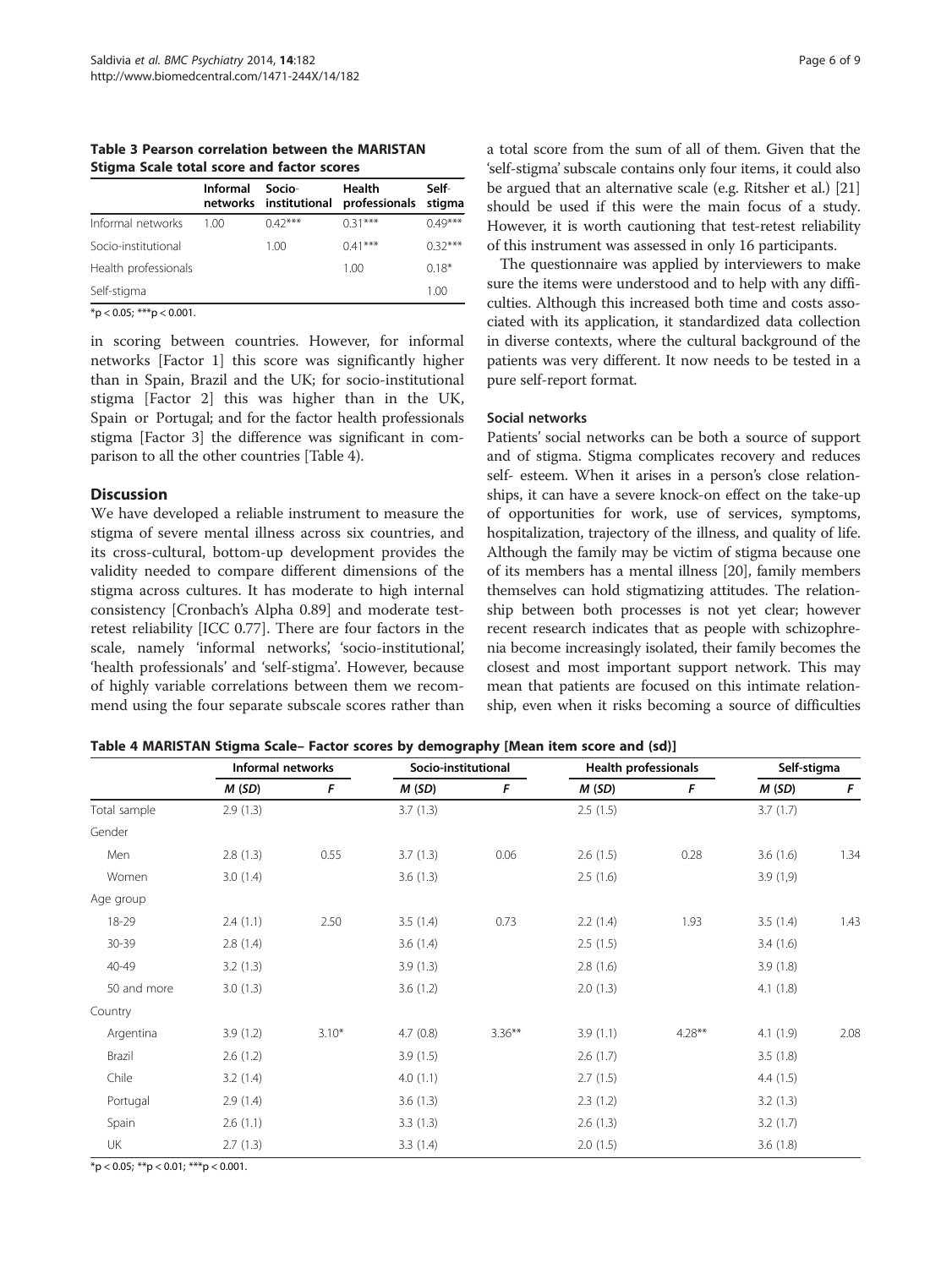[[33](#page-7-0)]. Few scales cover this issue in detail and it might be most relevant in societies with a lesser developed community mental health system.

#### Stigma in the area of professional care

Unfortunately, formal care givers appear to be an important source of stigma. Two of the factors [socio-institutional and stigma from health professionals] touched on this source of stigma. Thus it may be important to include both the system and professionals when developing strategies to reduce stigma. A frequent complaint against health professionals concerns their attitudes, while perceptions of socio-institutional stigma concern processes of care and scarcity of resources. The latter requires political and public health solutions in each country. Stigma arising from professionals and institutions may be less likely to be experienced by patients with less than three years of illness or those who have never been institutionalised. One modification when applying the Maristán scale to this group is to use only the subscales 'informal social networks' and 'self-stigma', both of which were strongly correlated with each other and both of which tapped important, albeit incomplete elements, of perceived stigma in this group of people.

The relation between stigma and the demand for mental health care does not appear to be direct. A number of authors have suggested that perceived stigma may not affect demand for mental health care in particular populations, but this may vary with the characteristics of the population affected [\[46](#page-8-0)]. Furthermore, people with schizophrenia are in long-term contact with specialized services and if they perceive stigma arising from such institutions and from health professionals, specific measures need to be taken to address it.

Both families and professionals were sources of stigma. Previous research is contradictory on this issue. There have been suggestions that close interaction with patients will reduce stigmatising or negative attitudes [[47](#page-8-0)], however more recent research indicate that those with the closest contact may be the most discriminating of all [[33](#page-7-0)]. Thus, we need closer study of just how the degree of intimacy leads to an increase or decrease in stigma.

#### Types of stigma and scoring

Of the four factors we derived, three identify sources of stigma, while self-stigma, one of the most commonly found in other instruments to measure stigma [[12,21\]](#page-7-0), is the internalization of the public stigma; it is the experience of the self [\[17\]](#page-7-0). Our qualitative work however, showed that the other three areas of stigma were of much greater concern to patients and carers and thus this section of the scale is brief. The items in the self-stigma subscale capture internalized or subjective stigma and they reflect the prejudice which people with mental illness may turn against

themselves [[21](#page-7-0)], rather than explicit behaviours which give rise to discrimination. Although it includes a general item "people don't respect me", stigma perceived as arising from informal social networks included mainly family and other close persons and reflects the limited social networks which patients with psychotic mental illness can depend on. The fact that both factors [self-stigma and informal networks] are the most stable over time and have the greatest intra-factor correlation suggests they are closely related.

As opposed to other scales [\[14](#page-7-0)] there were no positive elements associated with suffering a severe mental illness. This may reflect the way in which the qualitative data were collected. In focus group discussions about stigma; patients and carers may be most concerned about discussing what is wrong in their lives rather than what is going well.

Users of services in Argentina, a country where psychiatric care is still largely concentrated in hospitals, had higher (worse) mean scores on the factors 'informal networks', 'socio-institutional' and 'health professionals' than users in the United Kingdom, Spain, Portugal and Brazil, where community care appears to be better developed. This suggests that community based service provision is less stigmatising and professionals' attitudes are less institutionalised and hierarchical, than in hospital based services.

#### Limitations

There are a number of limitations to our study. First, the instrument has been tested in patients in contact with mental health services, a population that may have different perceptions of stigma than those who have no contact with services. Second, the questionnaire was validated in a relatively middle aged population that had been in contact with community services for a mean of over 12 years but had not had experience of long stay hospital care. We explain our reasons for that above. Third, the interviewers noted that a 5 point response scale might be simpler and thus the pattern of scoring may be revised in later testing of the instrument. Finally although we did not include any measure of criterion validity, we omitted this for two reasons: 1. No stigma scale exists that has universal application across these six cultures and 2. We believe that its multicultural, bottomup development provides the validity needed.

#### Future work

We have presented the development and standardisation of the MARISTAN Stigma Scale. Further evidence on its structure, in particular confirmatory factor analyses, is needed, as well as its application in treatment services for schizophrenia and related psychoses around the world.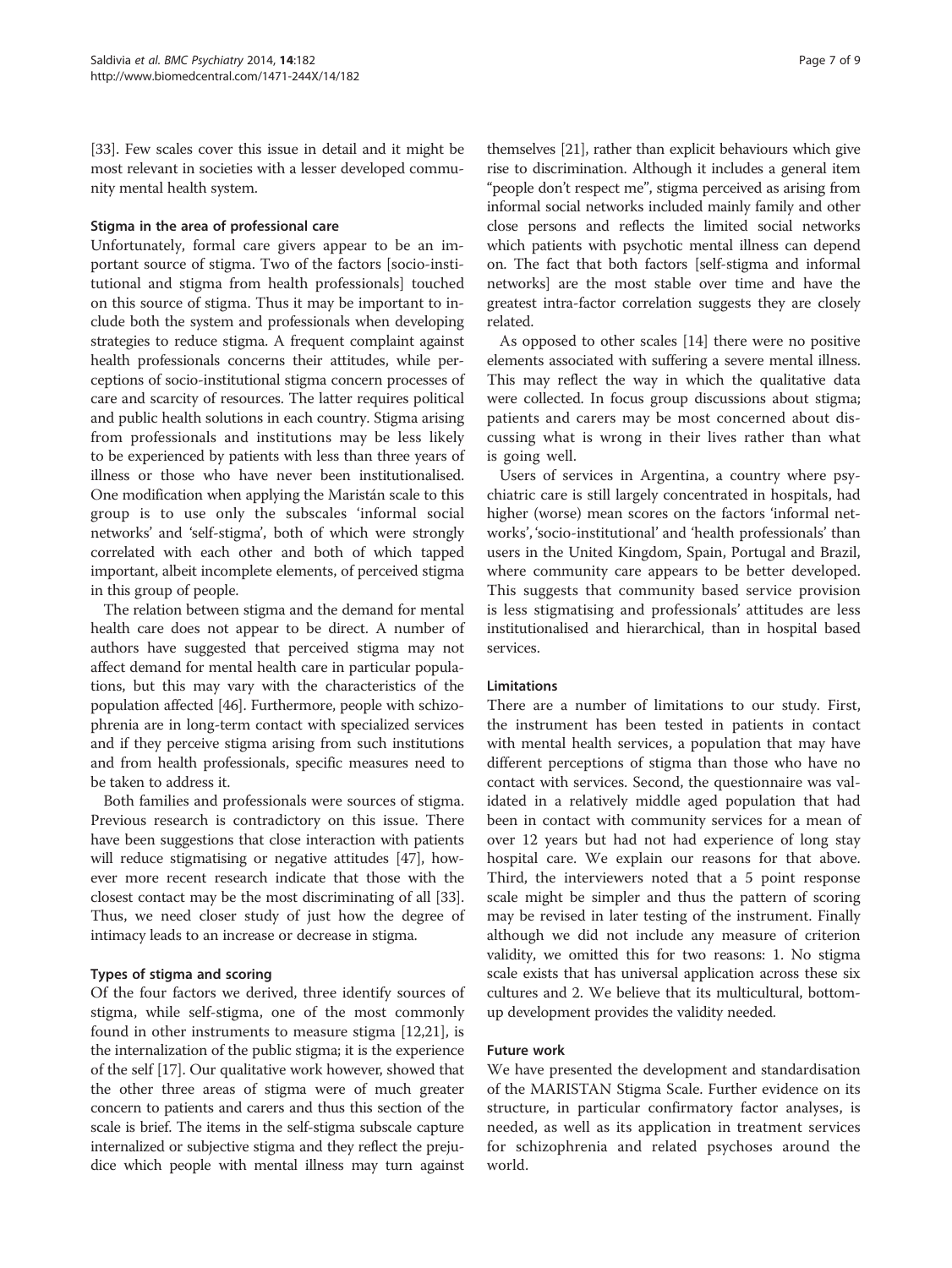# <span id="page-7-0"></span>Conclusion

The MARISTAN stigma scale is a reliable measure of the stigma of schizophrenia and related psychoses across several cultures. A confirmatory factor analysis is needed to assess the stability of its factor structure.

#### Competing interests

The authors declare that they have no competing interests.

#### Authors' contributions

FT-G, MK, SS, MX, EG, JMC, AR-G, BV: Conceived of and designed the study. MK, HK, RG, AR-G, MX, PG, CA, DAB: Coordinated the collection of data in each country. SS and MK: wrote the article and PG worked on the draft. FT-G, EG, BV, JMC, AR-G, MX, PG, CA, DAB: Gave final approval of the version to be published. RM: undertook the statistical analysis and helped to interpret the findings. All authors read and approved the final manuscript.

#### Acknowledgements

We are grateful to all the patients, carers and professionals who took part and also to Dr Dominic Bishop. We are also grateful for support from the Pan-American Health Office (PAHO), Camden and Islington NHS Foundation Trust and University College London (UCL).

#### Author details

<sup>1</sup>Department of Psychiatry and Mental Health, Faculty of Medicine, University of Concepcion, Concepcion, Chile. <sup>2</sup>Department of Pedagogy, University of Jaen, Jaen, Spain. <sup>3</sup>Department of Psychology, Faculty of Social Sciences, University of Concepcion, Concepcion, Chile. <sup>4</sup>Centre of Bio-Medical Research in Network of Mental Health (CIBERSAM), Section of Psychiatry and Medical Psychology, University of Granada, Granada, Spain. <sup>5</sup>Faculty of Medical Sciences, University Nova of Lisbon, Lisbon, Portugal. <sup>6</sup>Department of Community Health, University National of Lanus, Buenos Aires, Argentina. <sup>7</sup>University State of Londrina, Londrina, Brazil. <sup>8</sup>Division of Psychiatry, Faculty of Brain Sciences, UCL Medical School, London, UK. <sup>9</sup>Camden and Islington NHS Foundation Trust, London, UK.

#### Received: 30 July 2013 Accepted: 4 June 2014 Published: 18 June 2014

#### References

- 1. Link BG, Phelan J: Conceptualizing stigma. Annu Rev Sociol 2001, 27:363–385.
- 2. Rüsch N, Corrigan P, Wassel A, Michaels P, Larson JE: Self-stigma, group identification, perceived legitimacy of discrimination and mental health service use. Br J Psychiatry 2009, 195:551-552.
- 3. Karidi MV, Stefanis C, Theleritis C, Tzedaki M, Rabavilas A, Stefanis N: Perceived social stigma, self-concept, and self-stigmatization of patient with schizophrenia. Compr Psychiatry 2010, 51:19–30.
- 4. Corrigan PW, Sokol KA, Rüsch N: The Impact of Self-Stigma and Mutual Help Programs on the Quality of Life of People with Serious Mental Illnesses. Community Mental Health J 2013, 49:1–6.
- 5. Thornicroft G, Brohan E, Rose D, Sartorius N, Leese M, INDIGO Study Group: Global pattern of experienced and anticipated discrimination against people with schizophrenia: A cross cultural survey. Lancet 2009, 373:408–415.
- 6. Arboleda-Flórez J: Stigma and discrimination: An overview. World Psychiatry 2005, 4:8–10.
- 7. Bauman AE, Rocjter L, Belevsla D, Zäske H, Gaebel W, Niklewski G, Bajraktarov S, Ortakov V, Wahlberg H: Attitudes of the public towards people with schizophrenia: comparison between Macedonia and Germany. World Psychiatry 2005, 4:55–57.
- 8. Bhugra D: Severe mental illness across cultures. Acta Psychiat Scand 2006, 113:17–23.
- Link BG, Mirotznik J, Cullen FT: The effectiveness of stigma coping orientations: can negative consequences of mental illness labelling be avoided? J Health Soc Behav 1991, 32:302–320.
- 10. Knifton L, Gervais M, Newbigging K, Mirza N, Quinn N, Wilson N, Hunkins-Hutchison E: Community conversation: addressing mental health stigma with ethnic minority communities. Soc Psychiatry Psychiatr Epidemiol 2010, 45:497–504.
- 11. Schomerus G, Schwahn C, Holzinger A, Corrigan PW, Grabe HJ, Carta MG, Angermeyer MC: Evolution of public attitudes about mental illness: A systematic review and meta-analysis. Acta Psychiatr Scand 2012, 125:440–452.
- 12. Stuart H, Miley R, Koller M: The inventory of stigmatizing experiences: its development and reliability. World Psychiatry 2005, 4:35–39.
- 13. Wahl OF: Mental health consumers' experience of stigma. Schizophr Bull 1999, 25:467–478.
- 14. King M, Dinos S, Shaw J, Watson R, Stevens S, Passetti F, Weich S, Serfaty M: The Stigma Scale: development of a standardised measure of the stigma of mental illness. Br J Psychiatry 2007, 190:248–254.
- 15. Loch AA, Guarniero FB, Lawson FL, Hengartner MP, Rossler W, Gattaz WF, Wang YP: Stigma toward schizophrenia: do all psychiatrists behave the same? Latent profile analysis of a national sample of psychiatrists in Brazil. BMC Psychiatry 2013, 13:92.
- 16. Dinos S, Stevens S, Serfaty M, Phil M, Weich S, King M: Stigma: the feelings and experiences of 46 people with mental illness. Br J Psychiatry 2004, 184:176–181.
- 17. Jenkins JH, Carpenter-Song EA: Awareness of Stigma Among Persons with Schizophrenia Marking the Contexts of Lived Experience. J Nerv Ment Dis 2009, 197(7):520–529.
- 18. Williams CC: Insight, Stigma, and Post-Diagnosis Identities in Schizophrenia. Psychiatry 2008, 71(3):246-256.
- 19. Watson A, Corrigan P, Larson J, Sells M: Self-stigma in people with mental illness. Schizophr Bull 2007, 36:1312–1318.
- 20. Hasson-Ohayon I, Levy I, Kravetz S, Vollanski-Narkis A, Roe D: Insight into mental illness, self-stigma, and the family burden of parents of persons with a severe mental illness. Comp Psychiatry 2011, 52(1):75–80.
- 21. Ritsher JB, Poorni GO, Grajales M: Internalized stigma of mental illness: Psychometric properties of a new measure. Psychiatry Res 2003, 121:31–49.
- 22. Lundberg B, Hansson L, Wentz E, Bjorkman T: Sociodemographic and clinical factors related to devaluation/discrimination and rejection experiences among users of mental health services. Soc Psychiatry Psychiatr Epidemiol 2007, 42:295–300.
- 23. Alonso J, Buron A, Rojas-Farrera S, De Graap J, Haro JM, De Girolamo G, Bruffaerts R, Kovess V, Matschinger H, Vilagut G: Perceived stigma among individuals with common mental disorders. J Affect Disord 2009, 118:180–186.
- 24. Bagley C, King M: Exploration of three stigma scales in 83 users of mental health services: Implication for campaigns to reduce stigma. J Men Heal 2005, 14:343–355.
- 25. Üçok A, Brohan E, Rose D, Sartorius N, Leese M, Yoon CK, Plooy A, Ertekin BA, Milev R, Thornicroft G: The INDIGO Study Group. Anticipated discrimination among people with schizophrenia. Acta Psychiatr Scand 2012, 125:77–83.
- 26. Brohan E, Slade M, Clement S, Thornicroft G: Experiences of mental illness stigma, prejudice and discrimination: a review of measures. BMC Health Serv Res 2010, 10:80.
- Angermeyer M, Beck M, Deitriech S, Holzinger A: The stigma of mental illness: patients'anticipations and experiences. Int J Soc Psychiatry 2004, 50:153–162.
- 28. Schulze B, Angermeyer M: Subjective experiences of stigma. A focus group study of schizophrenic patients, their relatives and mental health professionals. Soc Sci Med 2003, 56:299–312.
- 29. Schomerus G, Matschinger H, Kenzin D, Breier P, Angermeyer MC: Public attitudes towards mental patients: a comparison between Novosibirsk. Bratislava and German cities. Eur Psychiat 2006, 21:436–441.
- 30. Kurihara T, Kato M, Sakamoto S, Reverges R, Kitamara T: Public attitudes towards the mental ill: a cross-cultural study between Bali and Tokyo. Psychiatry Clin Neurosci 2000, 54:547–552.
- 31. Cheon B, Chiao J: Cultural variation in implicit mental illness stigma. J Cross Cult Psychol 2012, 43:1058-1062.
- 32. Lauber C, Rössler W: Stigma towards people with mental illness in developing countries in Asia. Int Rev Psychiatry 2007, 19(2):157-178. doi:10.1080/09540260701278903.
- 33. Rose D, Willis R, Brohan E, Sartorius N, Villares C, Wahlbeck K, Thornicroft G, INDIGO study group: Reported stigma and discrimination by people with a diagnosis of schizophrenia. Epidemiol Psychiatr Sci 2011, 20:193–204.